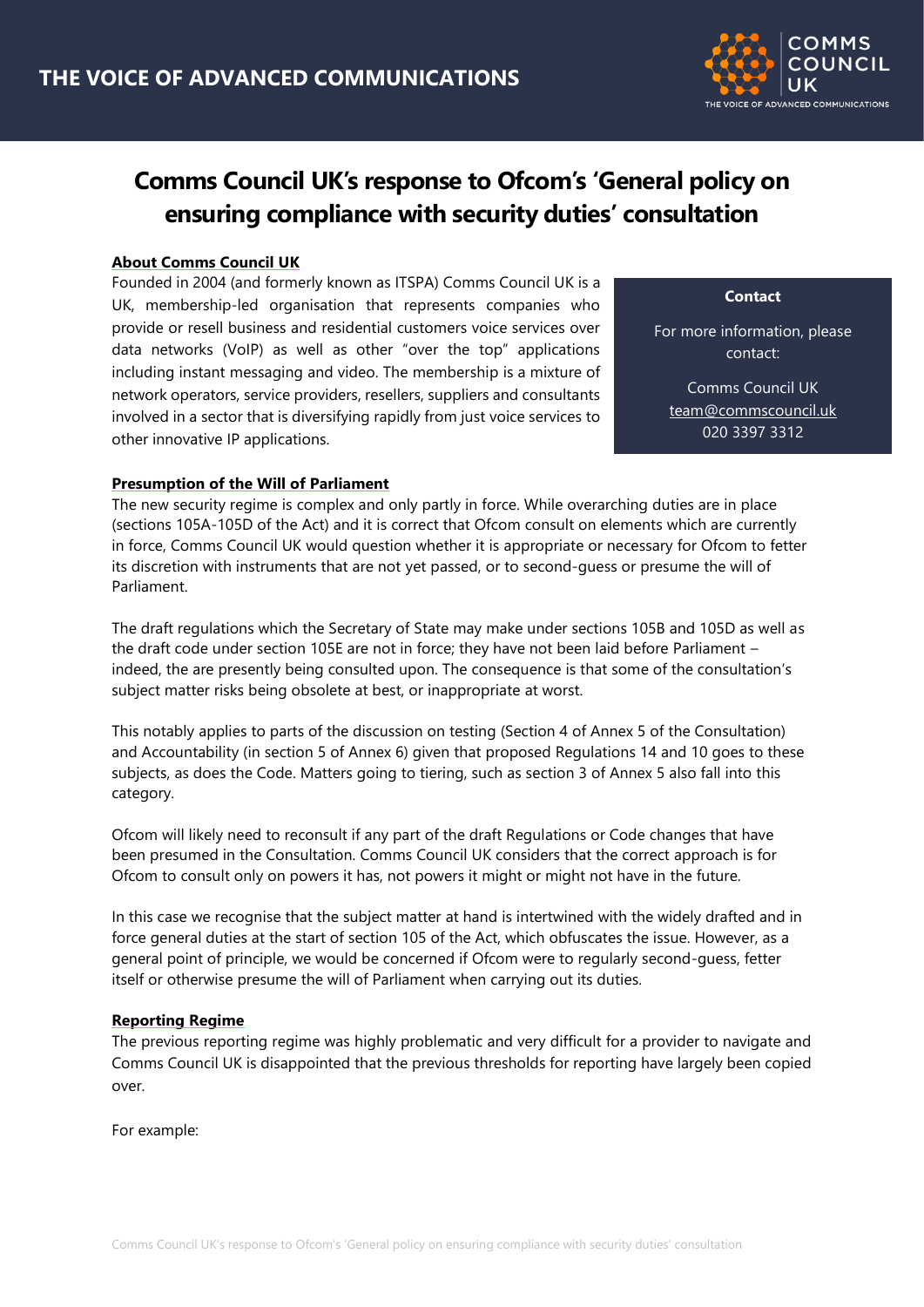

- What is national mainstream media coverage? Given that BBC Solent can be streamed online nationally, does that qualify? As far as Comms Council UK is aware, The Sun is not readily available in Liverpool – does that mean it is not a national source? Ofcom needs to be more prescriptive as to precisely what it means in this regard, preferably with a set list, or a quantitative criterion such as the scope of a broadcast licence.
- What are trade news sources? Does Nigeria Communications Week count? Again, Ofcom need to be more prescriptive. The telecommunications industry is naturally furtive; any ambiguity is going to be read in the favour of the entity with the security compromise trying to avoid reporting.
- What is a major cyber security breach? The loss of bank account details for one individual will be construed as major by that individual, but in the context of cyber security breaches, the loss of just one customer's data is hardly recognised as major.
- What is an End User when businesses are considered? Is it Subscriber? i.e. the counterparty which could represent 5,000 hosted PBX handsets? What number of potential 'users' do you ascribe to a 200 channel SIP Trunk, given they are sized on concurrent calls not end users. Equally, with a hosted PBX, meeting rooms, warehouse phones etc all obfuscate the number of end users. Guidance is needed on how to calculate end users for businesses – again, any ambiguity is going to lead to underreporting.
- The section "Outages affecting the ability of a user to contact the emergency services" is contradictory to Table 1. A literal reading of 'any security compromises affecting networks or services involved in connecting emergency calls' covers any network connecting an end user to 999/112. This renders the first two rows of Table 1 and the first bullet under "General" redundant.
- Ofcom may wish to be cautious with "any single security compromise that affects the provision of wholesale services to both fixed and mobile communications providers".

While this removes the ambiguity on who must report an outage where a switchless reseller is the provider to an End User and not a network, as well as ambiguity in calculating affected end users for wholesale services, it introduces other issues.

- If a major wholesale network had an outage, a smaller network subtended from it should, based on General Condition [A2] have appropriate resilience in place and fail over to alternative carriers, or at least an alternative switching centre of that wholesaler – when this works, it should be irrelevant to the regulator.
- The statutory definition of 'security compromise' is drafted so widely that common-or-garden, vanilla packet loss is a security compromise. We doubt Ofcom really intend for every wholesaler to report every lost packet amongst the terabits of traffic they convey between them each hour. Rather we suspect the requirement needs some additional detail or criteria to ensure that Ofcom are not overwhelmed with meaningless and irrelevant reports.

These criteria make more sense (although retain some problems) when viewed from the prospective of a major vertically integrated residential network. They become especially problematic when the 440+ other Public Electronic Communications Networks are considered.

Comms Council UK can speak from experience of advising members on these criteria – they are difficult to comprehend and rather impenetrable, which is less than ideal given the timescales to report incidents